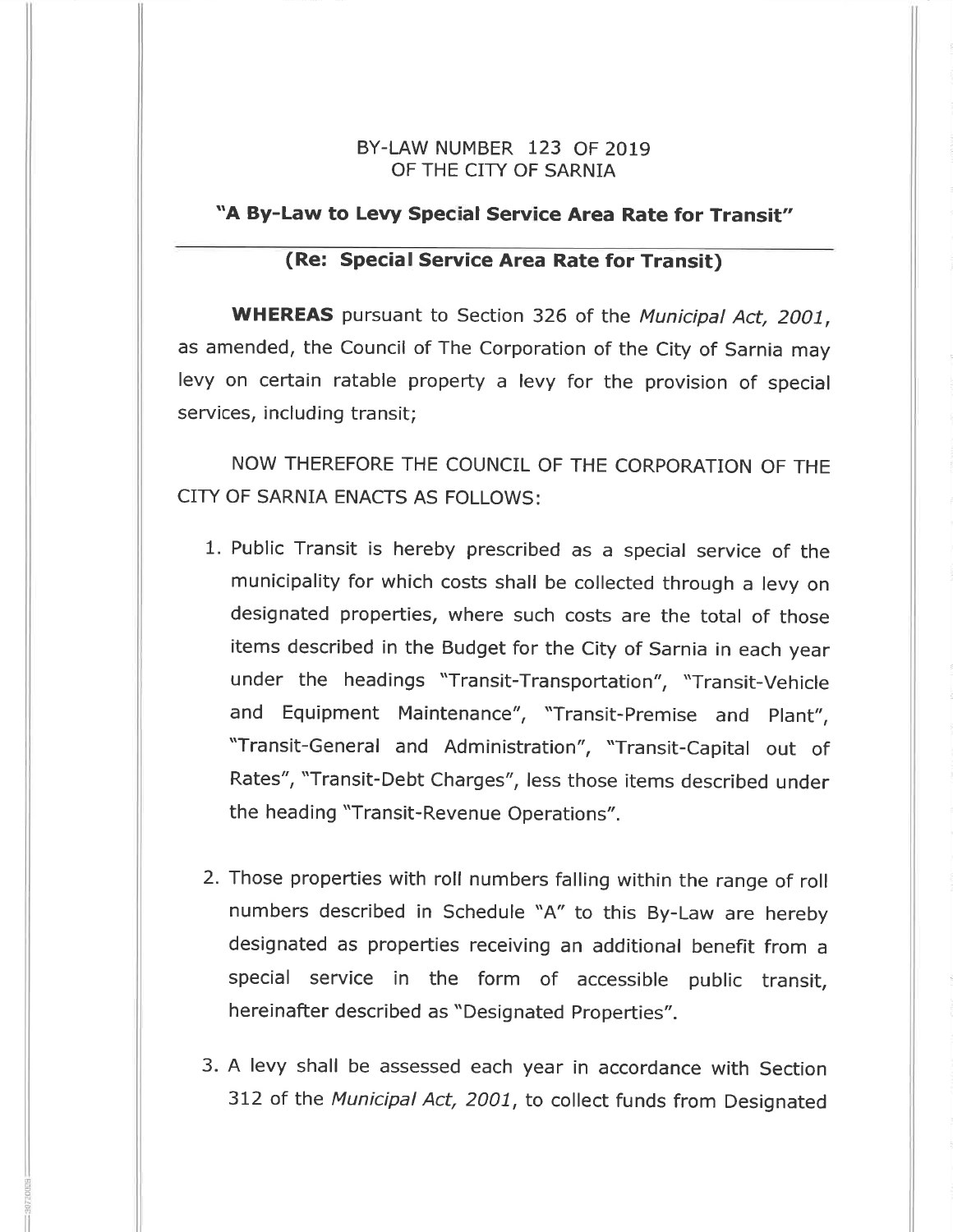Properties sufficient to cover the costs set-out in Section 1 of this By-Law.

- 4. The levy determined for a property under this By-Law shall be due and payable in the same manner as taxes and shall be included on the tax bill for a property, with payment enforced in accordance with the Tax Levy By-Law.
- 5. If any property receives a levy as a Designated Property in error, the affected property owner can make an application to have the levy removed under Section 357 of the Municipal Act, 2001, if it is a gross or manifest error of a clerical nature, For the sake of clarity, the basis of the inclusion of a property within schedule "4" is that the property is located with 450 metres of a transit route and an error will not be considered gross or manifest unless the boundary of a property is found to be more than 495 metres from the boundary of a transit route.
- 6. If any section or portion of this By-Law or of Schedule "A" are found by a court of competent jurisdiction to be invalid, it is the intent of Council for The Corporation of the City of Sarnia that all remaining sections and portions of this By-Law and Schedule "A" continue in force and effect.
- 7. Schedule "4" attached hereto form part of this By-Law
- B. This By-Law repeals By-Law Number 52 of 2018 and Number g5 of 2Ot9, as amended.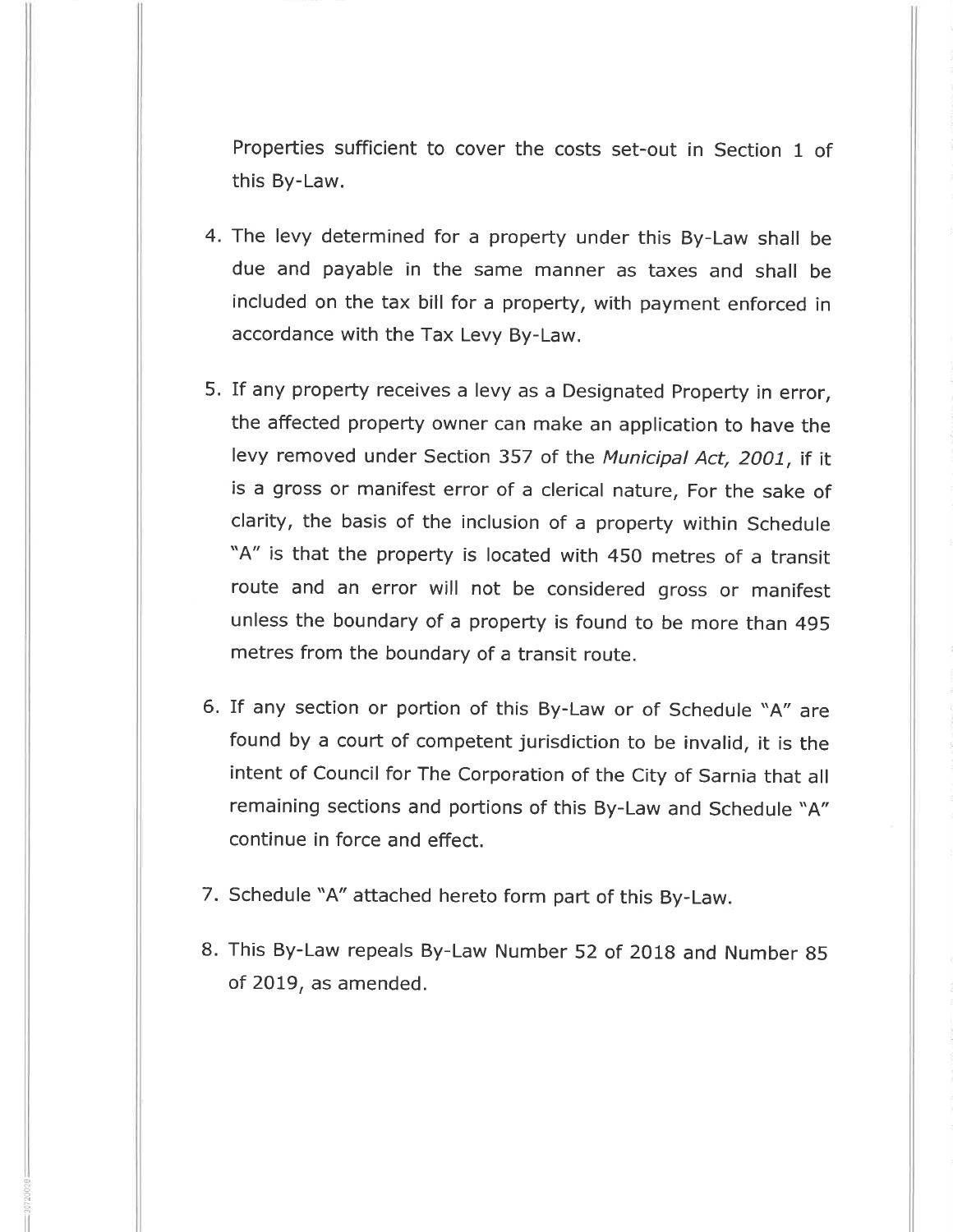By-Law Read a First, Second and Third time this 9 day of September, 2O19

= 3072002

Mike Bradley Mayor

Dianne Ste  $\pi$ 

Dianne Gould-Brown City Clerk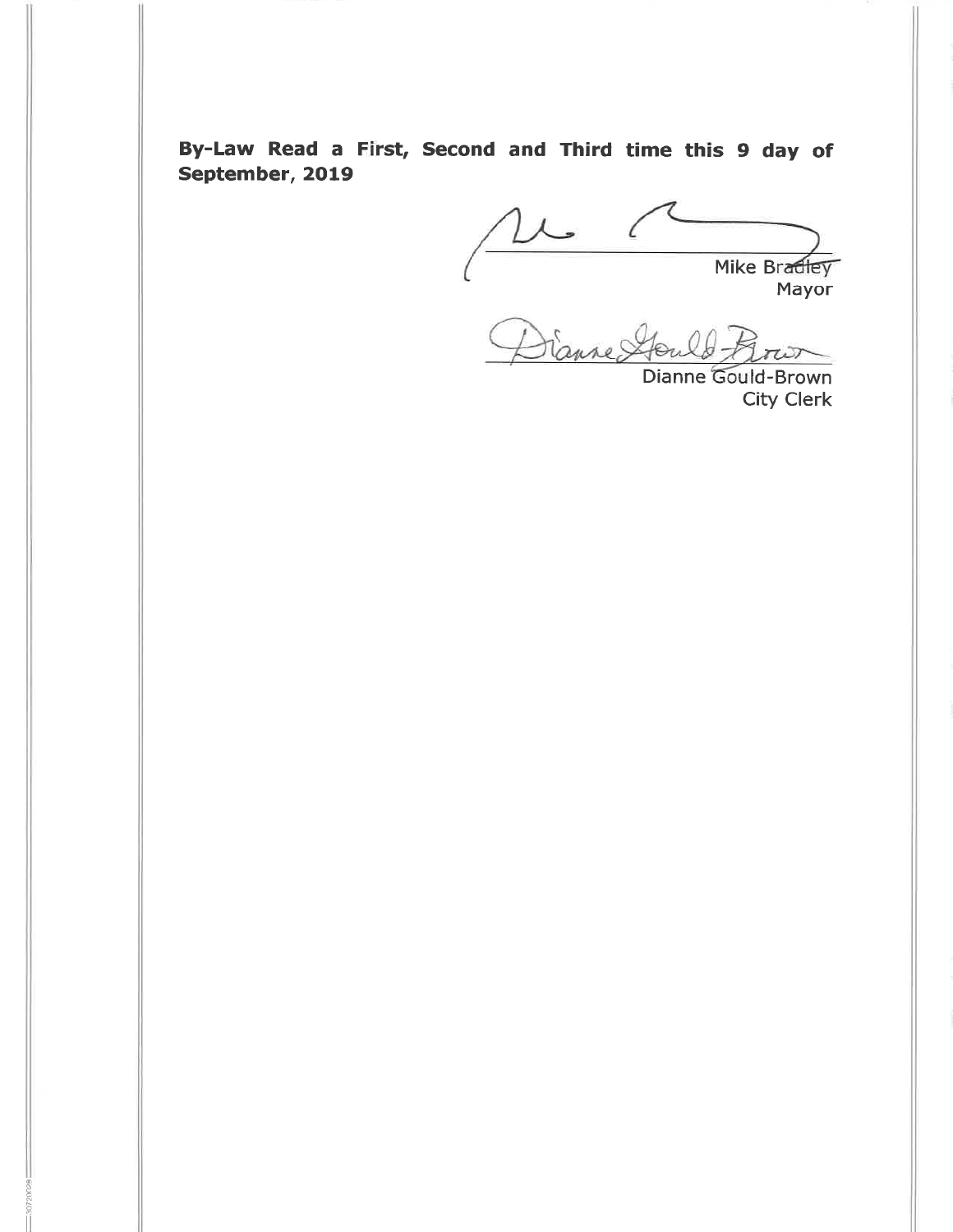# **SCHEDULE "A"**

# **From Roll Number**

# **To Roll Number**

|  |  | 3829 100 002 05000 |  |
|--|--|--------------------|--|
|  |  | 3829 100 002 08800 |  |
|  |  | 3829 100 002 10800 |  |
|  |  | 3829 100 002 11900 |  |
|  |  | 3829 100 002 12700 |  |
|  |  | 3829 100 002 14500 |  |
|  |  | 3829 100 002 15400 |  |
|  |  | 3829 100 002 16800 |  |
|  |  | 3829 100 002 20600 |  |
|  |  | 3829 100 002 20900 |  |
|  |  | 3829 100 002 23900 |  |
|  |  | 3829 100 002 27500 |  |
|  |  | 3829 100 002 30900 |  |
|  |  | 3829 100 003 00100 |  |
|  |  | 3829 100 003 04400 |  |
|  |  | 3829 100 003 05800 |  |
|  |  | 3829 100 004 00100 |  |
|  |  | 3829 100 004 06700 |  |
|  |  | 3829 100 006 00200 |  |
|  |  | 3829 100 006 03900 |  |
|  |  | 3829 100 006 05314 |  |
|  |  | 3829 200 020 19600 |  |
|  |  | 3829 200 020 21000 |  |
|  |  | 3829 200 020 21800 |  |
|  |  | 3829 200 020 24100 |  |
|  |  | 3829 200 020 24800 |  |

|      |     | 3829 100 002 05512 |
|------|-----|--------------------|
|      |     | 3829 100 002 10600 |
|      |     | 3829 100 002 10800 |
| 3829 |     | 100 002 11900      |
| 3829 |     | 100 002 13350      |
|      |     | 3829 100 002 15200 |
|      |     | 3829 100 002 16200 |
|      |     | 3829 100 002 17900 |
|      |     | 3829 100 002 20700 |
|      |     | 3829 100 002 22500 |
| 3829 |     | 100 002 24300      |
|      |     | 3829 100 002 28500 |
|      |     | 3829 100 002 30900 |
| 3829 |     | 100 003 03400      |
|      |     | 3829 100 003 04500 |
|      |     | 3829 100 003 06800 |
| 3829 | 100 | 004 01200          |
|      |     | 3829 100 004 07100 |
| 3829 | 100 | 006 03100          |
|      |     | 3829 100 006 05308 |
|      |     | 3829 200 020 17600 |
|      |     | 3829 200 020 19800 |
|      |     | 3829 200 020 21199 |
|      |     | 3829 200 020 23900 |
|      |     | 3829 200 020 24600 |
|      |     | 3829 200 021 07800 |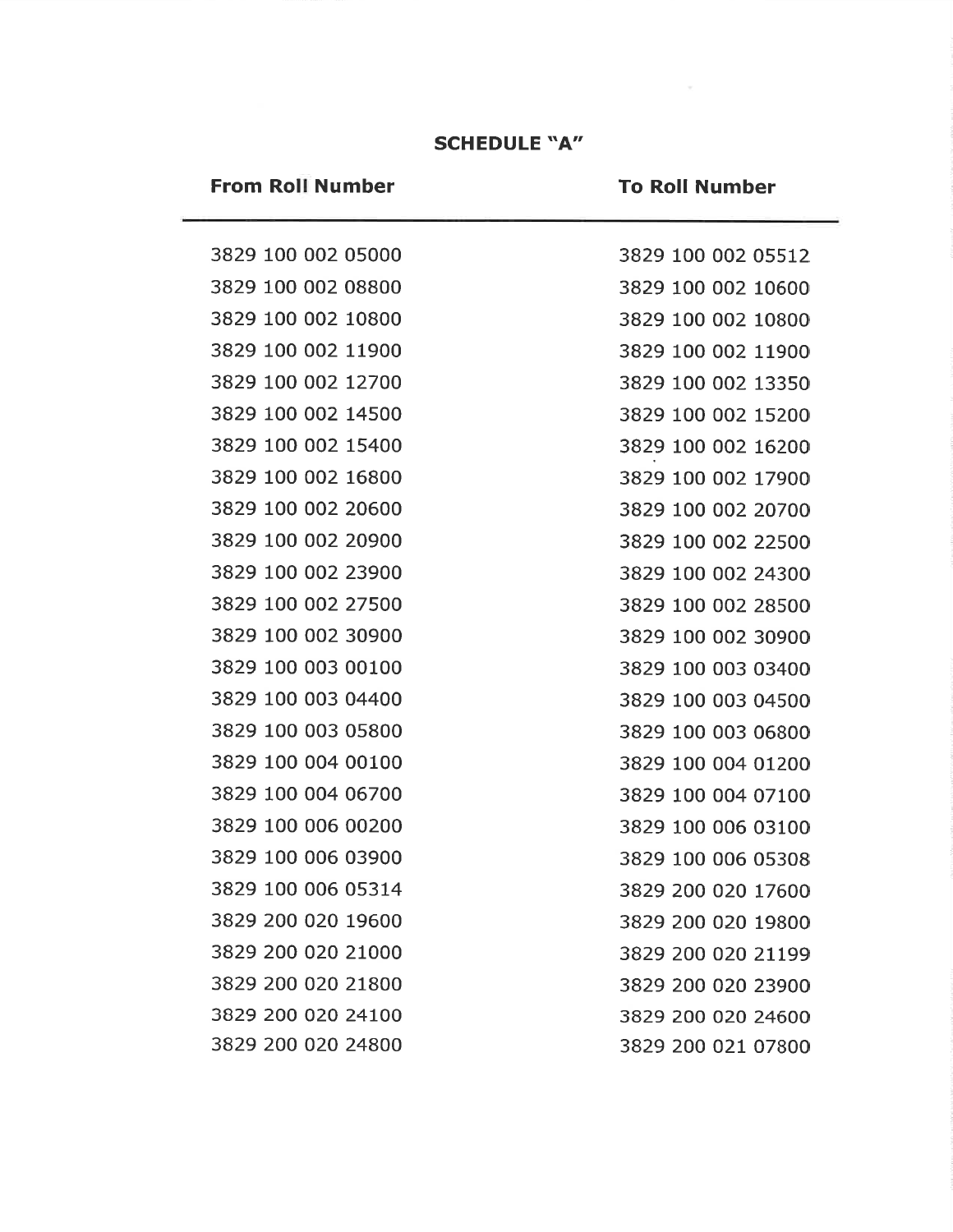#### **From Roll Number**

#### **To Roll Number**